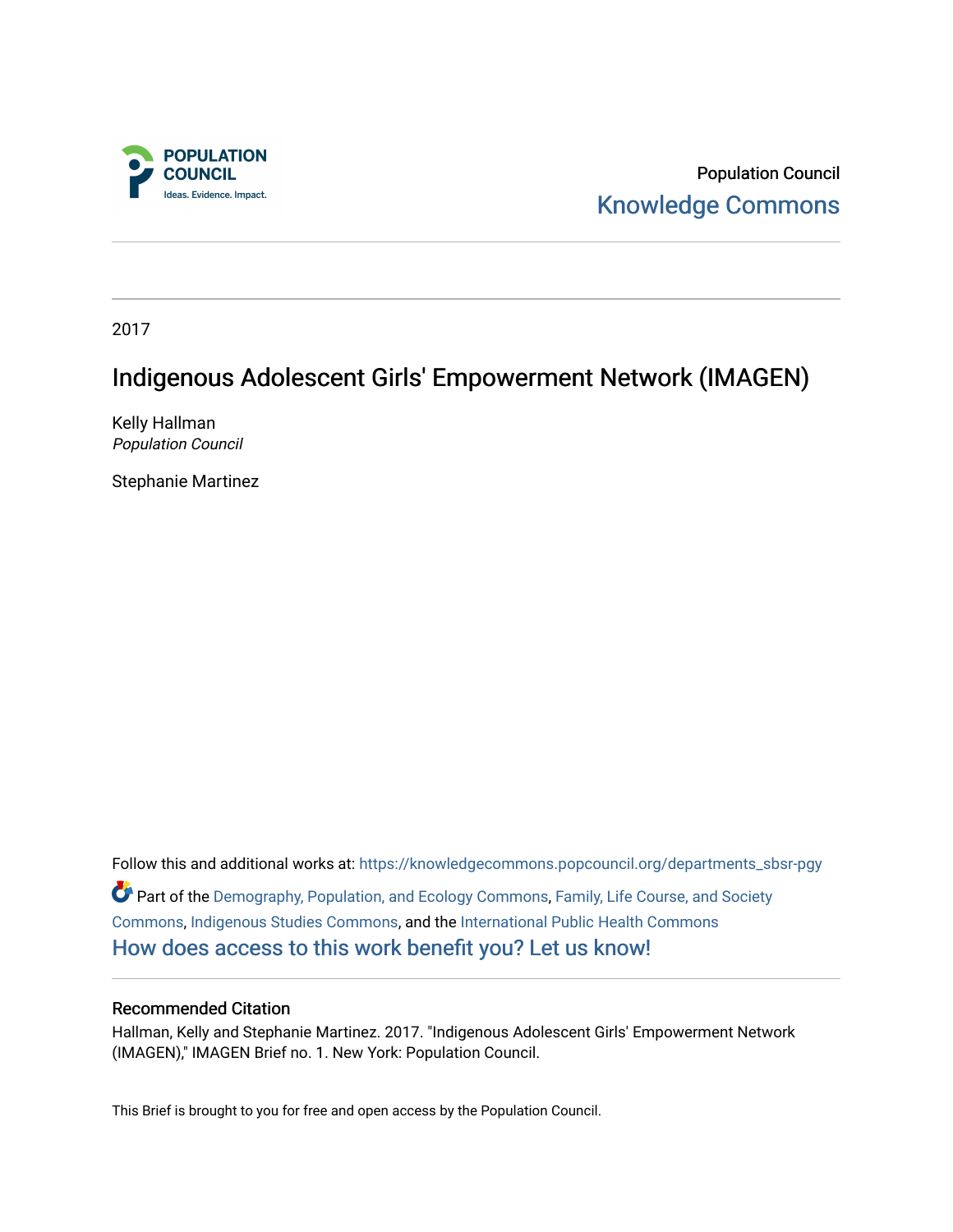I

# INDIGENOUS ADOLESCENT GIRLS' EMPOWERMENT NETWORK (IMAGEN)

### IMAGINING A NETWORK FOR NATIVE GIRLS

Adolescent Native American girls are distinct from every other segment of young people in the U.S., from the assets their ancestors have passed down to them, to the unique challenges they face as a result of historic, systemic oppression. IMAGEN seeks to equip Native-serving organizations with tools to more intentionally reach this overlooked group of girls with sustained, on-going (not merely one-off or summer-time) locally-designed programs that draw on girls' capabilities and allow them to thrive as Native persons and future leaders in their communities.

### RECOGNIZING THE UNIQUENESS OF GIRLS

The Indigenous Adolescent Girls' Empowerment Network (IMAGEN) was conceived as a means of bringing together Native American-serving organizations that have the enthusiasm and capacity to adopt, document and share evidence from programs that build on Native girls' innate talents, while addressing the multiple challenges they face. The first steps towards building this network were taken during IMAGEN's inaugural workshop at the Population Council headquarters in New York City on March 7-8, 2017.

A scan conducted in preparation for the meeting of programmatic initiatives serving Native young people strongly suggested that Native youths are regarded monolithically by donors. Many programs did not differentiate the multiple human development stages between age 10- 24 years, opting to use wide age parameters (if any at all), and rarely distinguished the needs of girls versus boys. In short, many existing programs for Native young people are not systematically built to address the specific needs of a 10-year-old girl versus a 19-year-old boy – and this is problematic.

Identifying and working with segments of adolescent girls is a touchstone of the Population Council's Poverty, Gender, and Youth (PGY) Program, making it well-suited to partner with organizations in

The Population Council conducts research and delivers solutions that improve lives around the world. Big ideas supported by evidence: It's our model for global change. popcouncil.org

#### LIVING WHILE GIRL & NATIVE AMERICAN

National data and other evidence reveals the particular situation and needs of Native young people, but especially adolescent girls, in the U.S.

- According to the National Center for Education Statistics, American Indian and Alaska Native youth rank lowest in high school graduation, falling behind their white, black, Hispanic, and Asian/Pacific [Island peers](https://nces.ed.gov/programs/coe/indicator_coi.asp) (U.S. Department of Education, 2013- 2014).
- 1 in 8 American Indian and Alaska Native youth report having been forced to have [sexual intercourse](https://www.cdc.gov/violenceprevention/pdf/sv-datasheet-a.pdf) (CDC, 2012).
- 1 in 3 Indian women reports having been [sexually assaulted](https://www.justice.gov/ovw/tribal-communities) [in her lifetime.](https://www.justice.gov/ovw/tribal-communities) These assaults are often perpetrated by non-Native attackers (Tjaden & Thoennes, U.S. Department of Justice, 2000).
- The highest rate of teen births nationwide are found among Native girls, at a rate of 11.3 per 1,000, versus 6.0 per 1,000 for white teens (CDC, 2014).
- Growing evidence suggests that Native girls face high risks of trafficking (Pierce, 2012).



APRIL 201

 $\mathord{\hspace{1pt}\text{--}\hspace{1pt}}$